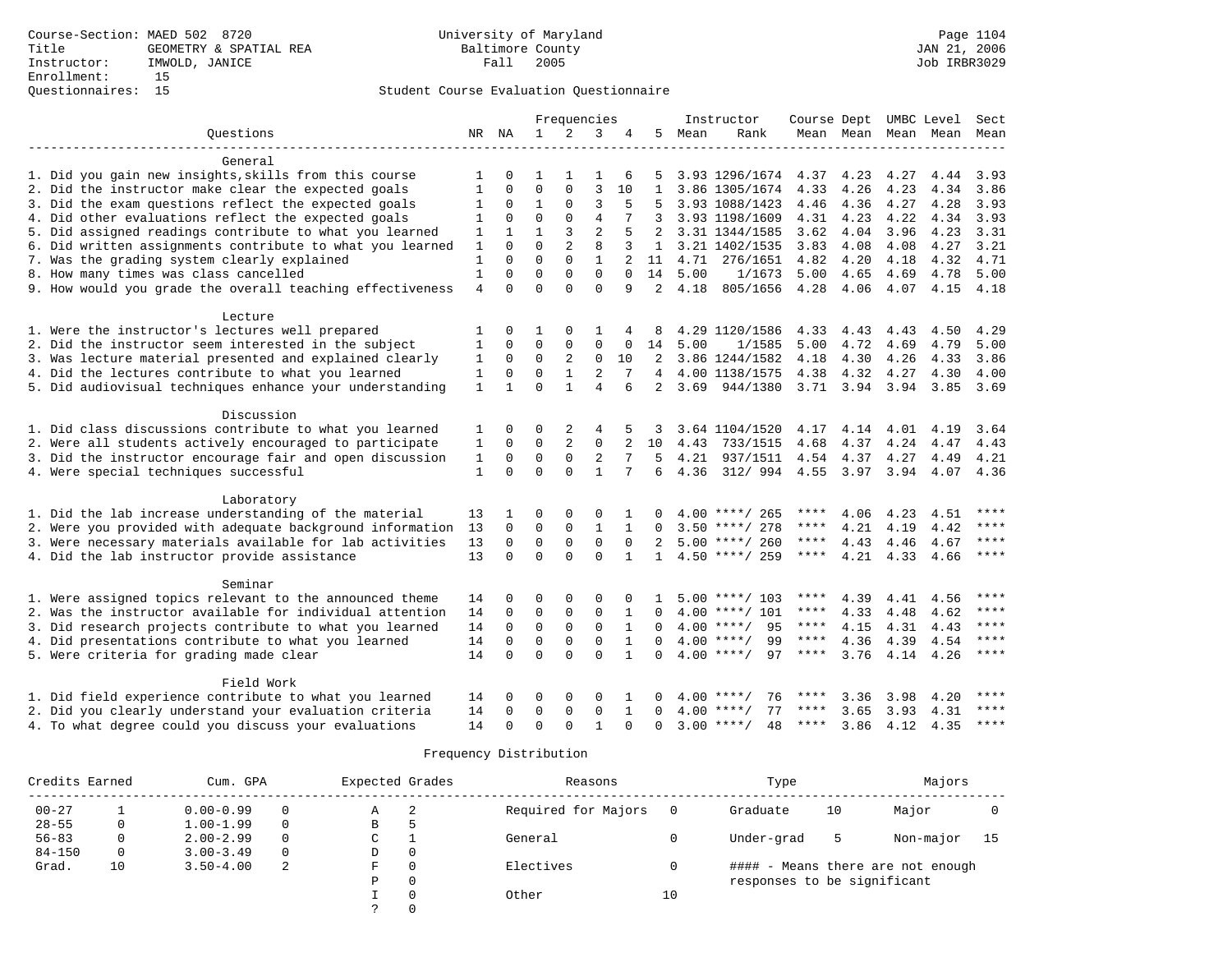## Questionnaires: 16 Student Course Evaluation Questionnaire

|                                                           |             |              | Frequencies |          |          |          | Instructor |      | Course Dept      |      | UMBC Level |           | Sect |      |
|-----------------------------------------------------------|-------------|--------------|-------------|----------|----------|----------|------------|------|------------------|------|------------|-----------|------|------|
| Ouestions                                                 | NR.         | ΝA           |             |          | २        |          | 5.         | Mean | Rank             | Mean | Mean       | Mean      | Mean | Mean |
| General                                                   |             |              |             |          |          |          |            |      |                  |      |            |           |      |      |
| 1. Did you gain new insights, skills from this course     | $\Omega$    |              |             |          |          |          | 13         | 4.81 | 233/1674         | 4.37 | 4.23       | 4.27      | 4.44 | 4.81 |
| 2. Did the instructor make clear the expected goals       |             | $\Omega$     | $\Omega$    | $\Omega$ | $\Omega$ |          | 13         | 4.81 | 207/1674         | 4.33 | 4.26       | 4.23      | 4.34 | 4.81 |
| 3. Did the exam questions reflect the expected goals      |             | $\Omega$     | 0           | $\Omega$ | $\Omega$ | $\Omega$ | 16         | 5.00 | 1/1423           | 4.46 | 4.36       | 4.27      | 4.28 | 5.00 |
| 4. Did other evaluations reflect the expected goals       | O           | $\Omega$     | $\Omega$    | $\Omega$ | $\Omega$ |          | 11         | 4.69 | 292/1609         | 4.31 | 4.23       | 4.22      | 4.34 | 4.69 |
| 5. Did assigned readings contribute to what you learned   | $\mathbf 0$ |              |             | $\Omega$ | 4        |          | 6          | 3.93 | 879/1585         | 3.62 | 4.04       | 3.96      | 4.23 | 3.93 |
| 6. Did written assignments contribute to what you learned | $\mathbf 0$ | $\Omega$     | $\Omega$    |          |          | 4        | 10         | 4.44 | 467/1535         | 3.83 | 4.08       | 4.08      | 4.27 | 4.44 |
| 7. Was the grading system clearly explained               |             | $\Omega$     | $\Omega$    | $\Omega$ | $\Omega$ |          | 14         | 4.93 | 81/1651          | 4.82 | 4.20       | 4.18      | 4.32 | 4.93 |
| 8. How many times was class cancelled                     | 0           | $\Omega$     | $\Omega$    | $\Omega$ | $\Omega$ | $\Omega$ | 16         | 5.00 | 1/1673           | 5.00 | 4.65       | 4.69      | 4.78 | 5.00 |
| 9. How would you grade the overall teaching effectiveness | 3           | <sup>n</sup> | ∩           | ∩        | U        | 8        | 5          | 4.38 | 548/1656         | 4.28 | 4.06       | 4.07      | 4.15 | 4.38 |
| Lecture                                                   |             |              |             |          |          |          |            |      |                  |      |            |           |      |      |
| 1. Were the instructor's lectures well prepared           |             |              |             |          |          |          | 8          |      | 4.38 1034/1586   | 4.33 | 4.43       | 4.43      | 4.50 | 4.38 |
| 2. Did the instructor seem interested in the subject      | 0           | $\Omega$     | $\Omega$    | $\Omega$ | $\Omega$ | $\Omega$ | 16         | 5.00 | 1/1585           | 5.00 | 4.72       | 4.69      | 4.79 | 5.00 |
| 3. Was lecture material presented and explained clearly   | 0           | $\Omega$     | $\Omega$    | $\Omega$ |          |          | 10         | 4.50 | 632/1582         | 4.18 | 4.30       | 4.26      | 4.33 | 4.50 |
| 4. Did the lectures contribute to what you learned        | 0           | $\Omega$     | $\Omega$    | $\Omega$ | $\Omega$ |          | 12         | 4.75 | 359/1575         | 4.38 | 4.32       | 4.27      | 4.30 | 4.75 |
| 5. Did audiovisual techniques enhance your understanding  | $\Omega$    |              |             |          | $\cap$   | 4        | 7          | 3.73 | 916/1380         | 3.71 | 3.94       | 3.94      | 3.85 | 3.73 |
| Discussion                                                |             |              |             |          |          |          |            |      |                  |      |            |           |      |      |
| 1. Did class discussions contribute to what you learned   | 0           | $\Omega$     | O           | $\Omega$ | 0        |          |            | 4.69 | 281/1520         | 4.17 | 4.14       | 4.01      | 4.19 | 4.69 |
| 2. Were all students actively encouraged to participate   | 0           | $\Omega$     | $\Omega$    | $\Omega$ | $\Omega$ |          | 15         | 4.94 | 145/1515         | 4.68 | 4.37       | 4.24      | 4.47 | 4.94 |
| 3. Did the instructor encourage fair and open discussion  | 0           | $\Omega$     | $\Omega$    | $\Omega$ | $\Omega$ |          | 14         | 4.88 | 278/1511         | 4.54 | 4.37       | 4.27      | 4.49 | 4.88 |
| 4. Were special techniques successful                     | $\mathbf 0$ |              | U           | $\cap$   | $\Omega$ |          | 12         | 4.75 | 115/ 994         | 4.55 | 3.97       | 3.94      | 4.07 | 4.75 |
| Laboratory                                                |             |              |             |          |          |          |            |      |                  |      |            |           |      |      |
| 1. Did the lab increase understanding of the material     | 15          |              | 0           | $\Omega$ | O        |          | 0          |      | $4.00$ ****/ 265 | **** |            | 4.06 4.23 | 4.51 | **** |

|            | Credits Earned<br>Cum. GPA |               |          | Expected Grades |   | Reasons             |    | Type                        | Majors |                                   |      |
|------------|----------------------------|---------------|----------|-----------------|---|---------------------|----|-----------------------------|--------|-----------------------------------|------|
| $00 - 27$  |                            | $0.00 - 0.99$ | $\Omega$ | 12<br>Α         |   | Required for Majors |    | Graduate                    |        | Major                             |      |
| $28 - 55$  |                            | $1.00 - 1.99$ | $\Omega$ | В               |   |                     |    |                             |        |                                   |      |
| $56 - 83$  |                            | $2.00 - 2.99$ | $\Omega$ | C               |   | General             |    | Under-grad                  | 9      | Non-major                         | - 14 |
| $84 - 150$ |                            | $3.00 - 3.49$ | 2        | D               | 0 |                     |    |                             |        |                                   |      |
| Grad.      |                            | $3.50 - 4.00$ | 9        | F               | 0 | Electives           |    |                             |        | #### - Means there are not enough |      |
|            |                            |               |          | Р               | 0 |                     |    | responses to be significant |        |                                   |      |
|            |                            |               |          |                 | 0 | Other               | 16 |                             |        |                                   |      |
|            |                            |               |          |                 |   |                     |    |                             |        |                                   |      |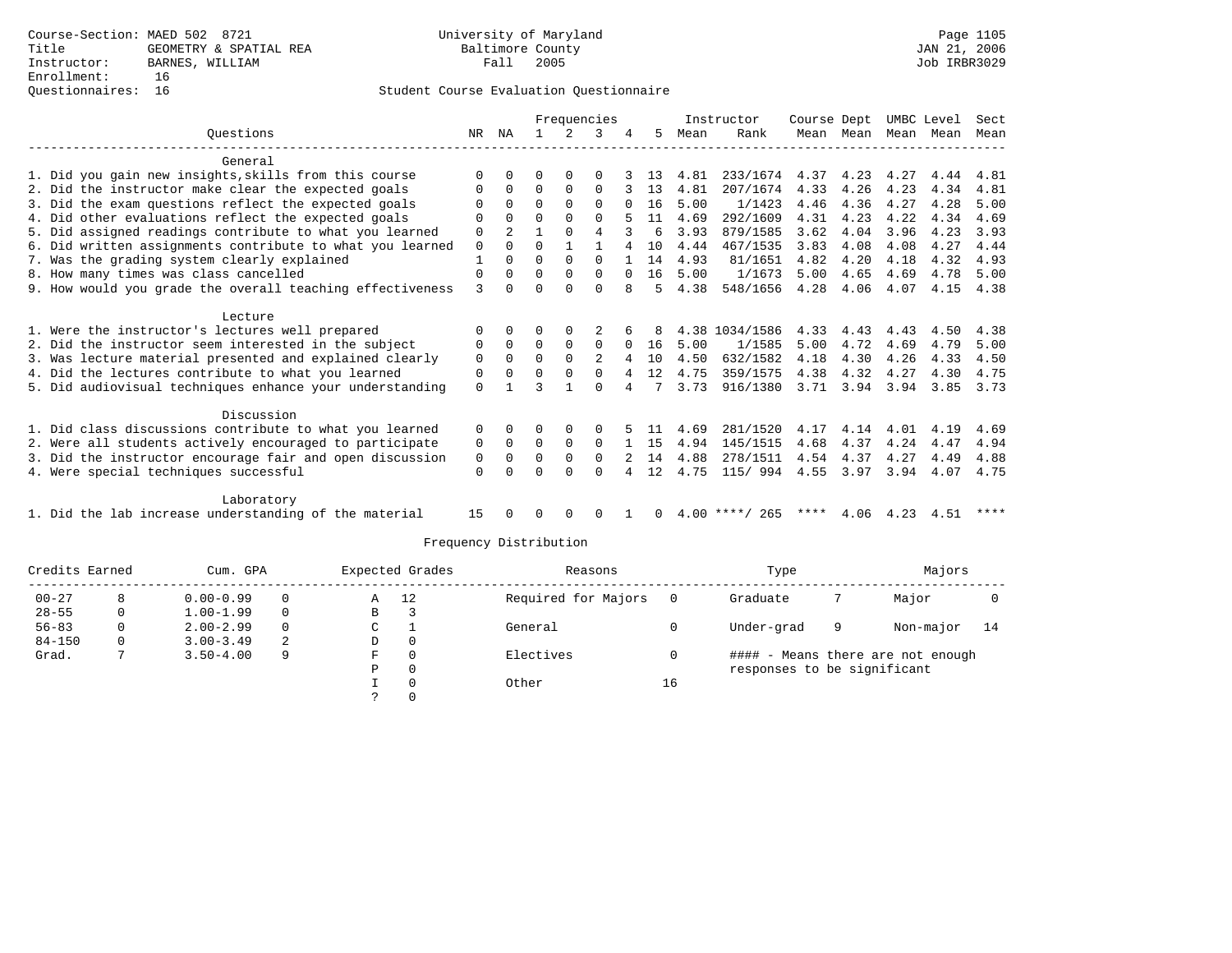## Questionnaires: 24 Student Course Evaluation Questionnaire

|                                                           |    |             | Frequencies    |                |                |                |              |      | Instructor         | Course Dept UMBC Level |                |           |                          | Sect      |
|-----------------------------------------------------------|----|-------------|----------------|----------------|----------------|----------------|--------------|------|--------------------|------------------------|----------------|-----------|--------------------------|-----------|
| Questions                                                 | NR | NA          | $\mathbf{1}$   | 2              | 3              | 4              | 5            | Mean | Rank               |                        |                |           | Mean Mean Mean Mean Mean |           |
|                                                           |    |             |                |                |                |                |              |      |                    |                        |                |           |                          |           |
| General                                                   |    |             |                |                |                |                |              |      |                    |                        |                |           |                          |           |
| 1. Did you gain new insights, skills from this course     | 6  | 0           | 0              | 1              | 4              | 4              | 9            |      | 4.17 1056/1674     | 4.10 4.23              |                | 4.27      | 4.44                     | 4.17      |
| 2. Did the instructor make clear the expected goals       | 6  | 0           | $\Omega$       | $\overline{2}$ | $\overline{a}$ | $\overline{4}$ | 10           | 4.22 | 968/1674           | 4.00                   | 4.26           | 4.23      | 4.34                     | 4.22      |
| 3. Did the exam questions reflect the expected goals      | 6  | 0           | $\Omega$       | $\mathbf{1}$   | 1              | 5              | 11           | 4.44 | 648/1423           | 4.23                   | 4.36           | 4.27      | 4.28                     | 4.44      |
| 4. Did other evaluations reflect the expected goals       |    |             | $\Omega$       | $\mathbf{1}$   | $\mathbf{1}$   |                | 8            | 4.36 | 715/1609           | 4.14                   | 4.23           | 4.22      | 4.34                     | 4.36      |
| 5. Did assigned readings contribute to what you learned   | 6  | 6           | $\Omega$       | $\Omega$       | 3              | 4              | 5            | 4.17 | 642/1585           | 3.73                   | 4.04           | 3.96      | 4.23                     | 4.17      |
| 6. Did written assignments contribute to what you learned | 7  | 3           | $\mathbf 0$    | $\mathbf 0$    | $\overline{2}$ | $\overline{4}$ | 8            | 4.43 | 481/1535           | 4.19                   | 4.08           | 4.08      | 4.27                     | 4.43      |
| 7. Was the grading system clearly explained               | 7  | $\Omega$    | $\mathbf{1}$   | $\Omega$       | $\Omega$       | $\Omega$       | 16           | 4.76 | 220/1651           | 4.71 4.20              |                | 4.18      | 4.32                     | 4.76      |
| 8. How many times was class cancelled                     | 7  | $\Omega$    | $\Omega$       | $\Omega$       | $\Omega$       | $\mathbf{1}$   | 16           |      | 4.94 424/1673      | 4.98                   | 4.65           | 4.69      | 4.78                     | 4.94      |
| 9. How would you grade the overall teaching effectiveness | 12 | $\Omega$    | $\overline{a}$ | $\Omega$       | $\mathbf{1}$   | 3              | $\epsilon$   |      | 3.92 1107/1656     | 3.80 4.06              |                | 4.07      |                          | 4.15 3.92 |
|                                                           |    |             |                |                |                |                |              |      |                    |                        |                |           |                          |           |
| Lecture                                                   |    |             |                |                |                |                |              |      |                    |                        |                |           |                          |           |
| 1. Were the instructor's lectures well prepared           | 8  | 0           | 0              | 1              | 1              |                | 10           | 4.44 | 960/1586           | 4.24 4.43              |                | 4.43      | 4.50                     | 4.44      |
| 2. Did the instructor seem interested in the subject      | 8  | $\mathbf 0$ | $\Omega$       | $\Omega$       | $\Omega$       | $\Omega$       | 16           | 5.00 | 1/1585             | 4.91                   | 4.72           | 4.69      | 4.79                     | 5.00      |
| 3. Was lecture material presented and explained clearly   | 8  | $\Omega$    | $\overline{2}$ | $\overline{a}$ | 2              | 5              | 5            |      | 3.56 1385/1582     | 3.79                   | 4.30           | 4.26      | 4.33                     | 3.56      |
| 4. Did the lectures contribute to what you learned        | 8  | $\Omega$    | $\mathbf{1}$   | $\Omega$       | $\overline{4}$ | 3              | 8            |      | 4.06 1115/1575     | 4.00                   | 4.32           | 4.27      | 4.30                     | 4.06      |
| 5. Did audiovisual techniques enhance your understanding  | 9  | 5           | $\Omega$       | $\Omega$       | $\overline{a}$ | 5              | 3            | 4.10 | 622/1380           |                        | 4.00 3.94 3.94 |           | 3.85                     | 4.10      |
|                                                           |    |             |                |                |                |                |              |      |                    |                        |                |           |                          |           |
| Discussion                                                |    |             |                |                |                |                |              |      |                    |                        |                |           |                          |           |
| 1. Did class discussions contribute to what you learned   | 8  | $\Omega$    | 2              | 1              | 2              | 4              |              | 3.81 | 979/1520           | 3.88                   | 4.14           | 4.01      | 4.19                     | 3.81      |
| 2. Were all students actively encouraged to participate   | 8  | $\Omega$    | $\Omega$       | $\mathbf 0$    | 6              | 2              | 8            | 4.13 | 982/1515           | 4.33                   | 4.37           | 4.24      | 4.47                     | 4.13      |
| 3. Did the instructor encourage fair and open discussion  | 8  | $\mathbf 0$ | $\mathbf 0$    | $\mathbf 0$    | 3              | $\overline{4}$ | 9            | 4.38 | 779/1511           | 4.46                   | 4.37           | 4.27      | 4.49                     | 4.38      |
| 4. Were special techniques successful                     | 8  | 6           | $\mathbf{1}$   | $\overline{a}$ | $\mathbf{1}$   |                | 3            | 3.50 | 732/994            | 3.72 3.97              |                | 3.94      | 4.07                     | 3.50      |
|                                                           |    |             |                |                |                |                |              |      |                    |                        |                |           |                          |           |
| Laboratory                                                |    |             |                |                |                |                |              |      |                    |                        |                |           |                          |           |
| 1. Did the lab increase understanding of the material     | 22 |             | $\Omega$       | $\Omega$       | 0              |                |              |      | $5.00$ ****/ 265   | 4.15                   | 4.06           | 4.23      | 4.51                     |           |
| 2. Were you provided with adequate background information | 22 | $\mathbf 0$ | $\mathbf 0$    | $\mathbf 0$    | $\mathbf{0}$   | $\Omega$       |              |      | $5.00$ ****/ 278   | 4.23                   | 4.21           | 4.19      | 4.42                     | ****      |
| 3. Were necessary materials available for lab activities  | 23 | $\mathbf 0$ | $\mathbf 0$    | $\mathbf 0$    | $\mathbf 0$    | $\Omega$       | $\mathbf{1}$ |      | $5.00$ ****/ 260   | 5.00                   | 4.43           | 4.46      | 4.67                     | ****      |
| 4. Did the lab instructor provide assistance              | 23 | $\Omega$    | $\Omega$       | $\Omega$       | $\Omega$       | $\Omega$       | $\mathbf{1}$ |      | $5.00$ ****/ 259   | $4.46$ $4.21$          |                | 4.33      | 4.66                     | $***$     |
|                                                           |    |             |                |                |                |                |              |      |                    |                        |                |           |                          |           |
| Seminar                                                   |    |             |                |                |                |                |              |      |                    |                        |                |           |                          |           |
| 1. Were assigned topics relevant to the announced theme   | 23 | O           | $\Omega$       | 0              | 0              |                | 1.           |      | $5.00$ ****/ 103   | 4.50                   | 4.39           | 4.41      | 4.56                     | ****      |
| 2. Was the instructor available for individual attention  | 23 | 0           | $\mathbf 0$    | 0              | $\mathbf 0$    | 0              | $\mathbf{1}$ |      | $5.00$ ****/ 101   | 5.00                   | 4.33           | 4.48      | 4.62                     | ****      |
| 4. Did presentations contribute to what you learned       | 23 | $\mathbf 0$ | $\mathbf 0$    | $\mathbf 0$    | $\mathbf 0$    | $\Omega$       | $\mathbf{1}$ |      | $5.00$ ****/<br>99 | 4.33                   | 4.36           | 4.39 4.54 |                          | $***$     |
| 5. Were criteria for grading made clear                   | 23 | $\Omega$    | $\Omega$       | $\Omega$       | $\Omega$       | $\Omega$       | $\mathbf{1}$ |      | $5.00$ ****/<br>97 | 4.40                   | 3.76           | 4.14 4.26 |                          | $***$     |
|                                                           |    |             |                |                |                |                |              |      |                    |                        |                |           |                          |           |
| Field Work                                                |    |             |                |                |                |                |              |      |                    |                        |                |           |                          |           |
| 1. Did field experience contribute to what you learned    | 23 |             | U              | ∩              | U              |                |              |      | $5.00$ ****/<br>76 |                        | 3.36           | 3.98      | 4.20                     |           |
|                                                           |    |             |                |                |                |                |              |      |                    |                        |                |           |                          |           |

| Credits Earned | Expected Grades<br>Cum. GPA |               |          | Reasons |          | Type                |     | Majors                      |    |                                   |  |
|----------------|-----------------------------|---------------|----------|---------|----------|---------------------|-----|-----------------------------|----|-----------------------------------|--|
| $00 - 27$      | 13                          | $0.00 - 0.99$ | 0        | Α       | 12       | Required for Majors | - 0 | Graduate                    | 5  | Major                             |  |
| $28 - 55$      | 0                           | $1.00 - 1.99$ | $\Omega$ | в       |          |                     |     |                             |    |                                   |  |
| $56 - 83$      | 0                           | $2.00 - 2.99$ | $\Omega$ | C       | 0        | General             |     | Under-grad                  | 19 | Non-major                         |  |
| $84 - 150$     | 0                           | $3.00 - 3.49$ |          | D       | 0        |                     |     |                             |    |                                   |  |
| Grad.          | 5                           | $3.50 - 4.00$ | 14       | F.      | $\Omega$ | Electives           |     |                             |    | #### - Means there are not enough |  |
|                |                             |               |          | Ρ       | 0        |                     |     | responses to be significant |    |                                   |  |
|                |                             |               |          |         | $\Omega$ | Other               | 16  |                             |    |                                   |  |
|                |                             |               |          |         | $\Omega$ |                     |     |                             |    |                                   |  |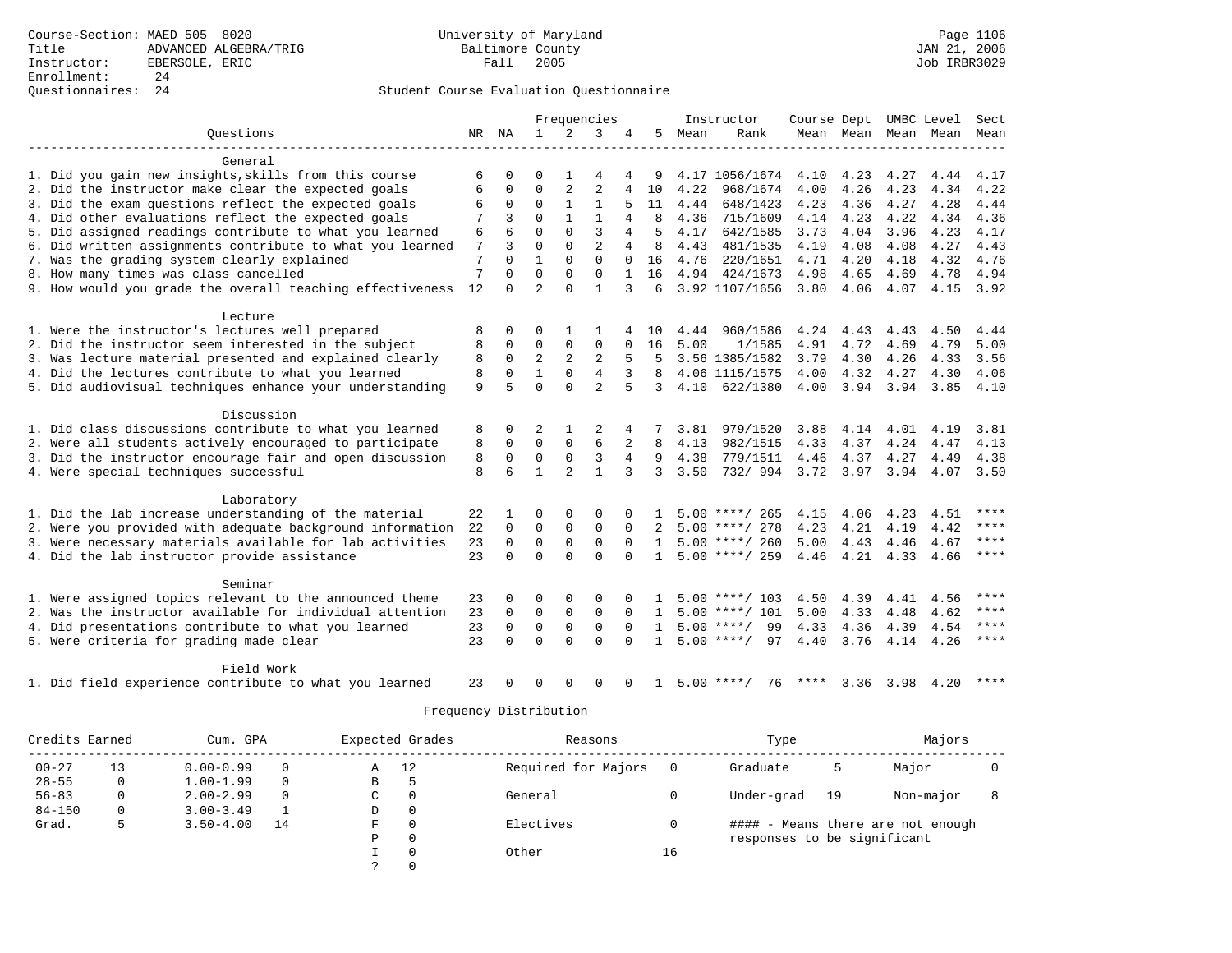## Student Course Evaluation Questionnaire

|                                                           |                | Frequencies  |                |                |                | Instructor     |          | Course Dept |                  | UMBC Level |      | Sect                |      |      |
|-----------------------------------------------------------|----------------|--------------|----------------|----------------|----------------|----------------|----------|-------------|------------------|------------|------|---------------------|------|------|
| Ouestions                                                 |                | NR NA        | $\mathbf{1}$   | 2              | 3              |                | 5        | Mean        | Rank             |            |      | Mean Mean Mean Mean |      | Mean |
| General                                                   |                |              |                |                |                |                |          |             |                  |            |      |                     |      |      |
| 1. Did you gain new insights, skills from this course     | ∩              | 0            |                | 2              |                |                |          |             | 4.00 1196/1674   | 4.10       | 4.23 | 4.27                | 4.44 | 4.00 |
| 2. Did the instructor make clear the expected goals       | $\Omega$       | 0            | 1              |                | 3              |                |          |             | 3.79 1352/1674   | 4.00       | 4.26 | 4.23                | 4.34 | 3.79 |
| 3. Did the exam questions reflect the expected goals      | O              | $\Omega$     |                |                | $\overline{4}$ | 6              |          |             | 3.89 1111/1423   | 4.23       | 4.36 | 4.27                | 4.28 | 3.89 |
| 4. Did other evaluations reflect the expected goals       | $\Omega$       | $\mathsf{R}$ | $\Omega$       |                | 3              | 4              |          |             | 3.82 1278/1609   | 4.14       | 4.23 | 4.22                | 4.34 | 3.82 |
| 5. Did assigned readings contribute to what you learned   | 1              |              | $\overline{2}$ | $\Omega$       | $\mathbf{3}$   |                | २        |             | 3.45 1260/1585   | 3.73       | 4.04 | 3.96                | 4.23 | 3.45 |
| 6. Did written assignments contribute to what you learned | $\mathbf{1}$   |              | $\Omega$       | $\mathbf{1}$   | $\mathbf{1}$   |                | 6        | 4.27        | 643/1535         | 4.19       | 4.08 | 4.08                | 4.27 | 4.27 |
| 7. Was the grading system clearly explained               | $\mathbf{1}$   |              | $\Omega$       | $\Omega$       | $\Omega$       |                | 17       | 4.94        | 70/1651          | 4.71       | 4.20 | 4.18                | 4.32 | 4.94 |
| 8. How many times was class cancelled                     | $\overline{2}$ | $\Omega$     | $\Omega$       | $\Omega$       | $\mathbf 0$    | $\Omega$       | 17       | 5.00        | 1/1673           | 4.98       | 4.65 | 4.69                | 4.78 | 5.00 |
| 9. How would you grade the overall teaching effectiveness | $\overline{a}$ | 0            | $\Omega$       | $\mathfrak{D}$ | ζ              | 10             |          |             | 3.71 1275/1656   | 3.80       | 4.06 | 4.07                | 4.15 | 3.71 |
| Lecture                                                   |                |              |                |                |                |                |          |             |                  |            |      |                     |      |      |
| 1. Were the instructor's lectures well prepared           | $\Omega$       |              | O              |                |                |                |          |             | 4.05 1275/1586   | 4.24       | 4.43 | 4.43                | 4.50 | 4.05 |
| 2. Did the instructor seem interested in the subject      | 1              | $\Omega$     | 0              | 0              | 0              |                | 16       | 4.89        | 615/1585         | 4.91       | 4.72 | 4.69                | 4.79 | 4.89 |
| 3. Was lecture material presented and explained clearly   | 1              | $\Omega$     | 3              | $\mathbf{1}$   | 3              | 3              |          |             | 3.67 1348/1582   | 3.79       | 4.30 | 4.26                | 4.33 | 3.67 |
| 4. Did the lectures contribute to what you learned        | 1              | 0            | $\overline{2}$ | 1              | 2              | 4              |          |             | 3.94 1184/1575   | 4.00       | 4.32 | 4.27                | 4.30 | 3.94 |
| 5. Did audiovisual techniques enhance your understanding  | $\mathbf{1}$   |              |                | $\mathcal{D}$  | $\mathcal{D}$  |                | 6        | 3.82        | 852/1380         | 4.00       | 3.94 | 3.94                | 3.85 | 3.82 |
| Discussion                                                |                |              |                |                |                |                |          |             |                  |            |      |                     |      |      |
| 1. Did class discussions contribute to what you learned   |                |              |                |                |                |                | 8        | 4.00        | 810/1520         | 3.88       | 4.14 | 4.01                | 4.19 | 4.00 |
| 2. Were all students actively encouraged to participate   | 1              | $\Omega$     | $\mathbf{1}$   | $\Omega$       | 2              | $\overline{a}$ | 13       | 4.44        | 707/1515         | 4.33       | 4.37 | 4.24                | 4.47 | 4.44 |
| 3. Did the instructor encourage fair and open discussion  | 1              | 0            | $\mathbf{1}$   | $\mathbf 0$    | $\mathbf 0$    | $\mathsf{R}$   | 9        | 4.33        | 816/1511         | 4.46       | 4.37 | 4.27                | 4.49 | 4.33 |
| 4. Were special techniques successful                     | $\mathbf{1}$   | $\Omega$     | ζ              | $\Omega$       | $\mathbf{3}$   |                | 6        | 3.67        | 676/994          | 3.72 3.97  |      | 3.94                | 4.07 | 3.67 |
| Laboratory                                                |                |              |                |                |                |                |          |             |                  |            |      |                     |      |      |
| 1. Did the lab increase understanding of the material     |                |              | 0              | $\Omega$       |                |                |          |             | $4.00$ ****/ 265 | 4.15       | 4.06 | 4.23                | 4.51 | **** |
| 2. Were you provided with adequate background information | 16             | $\Omega$     | 0              | $\mathbf 0$    | 1              | 2              | $\Omega$ |             | $3.67$ ****/ 278 | 4.23       | 4.21 | 4.19                | 4.42 | **** |
| 3. Were necessary materials available for lab activities  | 16             | $\Omega$     | $\Omega$       | $\Omega$       | $\Omega$       |                |          |             | $4.67$ ****/ 260 | 5.00       | 4.43 | 4.46                | 4.67 | **** |
| 4. Did the lab instructor provide assistance              | 18             | $\Omega$     | $\Omega$       | $\Omega$       | $\Omega$       | $\cap$         |          |             | $5.00$ ****/ 259 | 4.46       | 4.21 | 4.33                | 4.66 | **** |
| 5. Were requirements for lab reports clearly specified    | 18             |              | $\Omega$       | $\cap$         | $\cap$         |                |          |             | $5.00$ ****/ 233 | 4.38       | 4.36 | 4.20                | 4.53 | **** |

|            | Credits Earned<br>Cum. GPA |               |   | Expected Grades |          | Reasons             |    | Type                        | Majors |                                   |      |
|------------|----------------------------|---------------|---|-----------------|----------|---------------------|----|-----------------------------|--------|-----------------------------------|------|
| $00 - 27$  |                            | $0.00 - 0.99$ |   | Α               | g        | Required for Majors |    | Graduate                    | 6      | Major                             |      |
| $28 - 55$  | 0                          | $1.00 - 1.99$ |   | B               | 2        |                     |    |                             |        |                                   |      |
| $56 - 83$  |                            | $2.00 - 2.99$ |   | C               | 0        | General             |    | Under-grad                  | 13     | Non-major                         | - 19 |
| $84 - 150$ |                            | $3.00 - 3.49$ |   | D               | 0        |                     |    |                             |        |                                   |      |
| Grad.      | 6                          | $3.50 - 4.00$ | 6 | F               | 0        | Electives           |    |                             |        | #### - Means there are not enough |      |
|            |                            |               |   | Ρ               | 0        |                     |    | responses to be significant |        |                                   |      |
|            |                            |               |   |                 | $\Omega$ | Other               | 10 |                             |        |                                   |      |
|            |                            |               |   |                 |          |                     |    |                             |        |                                   |      |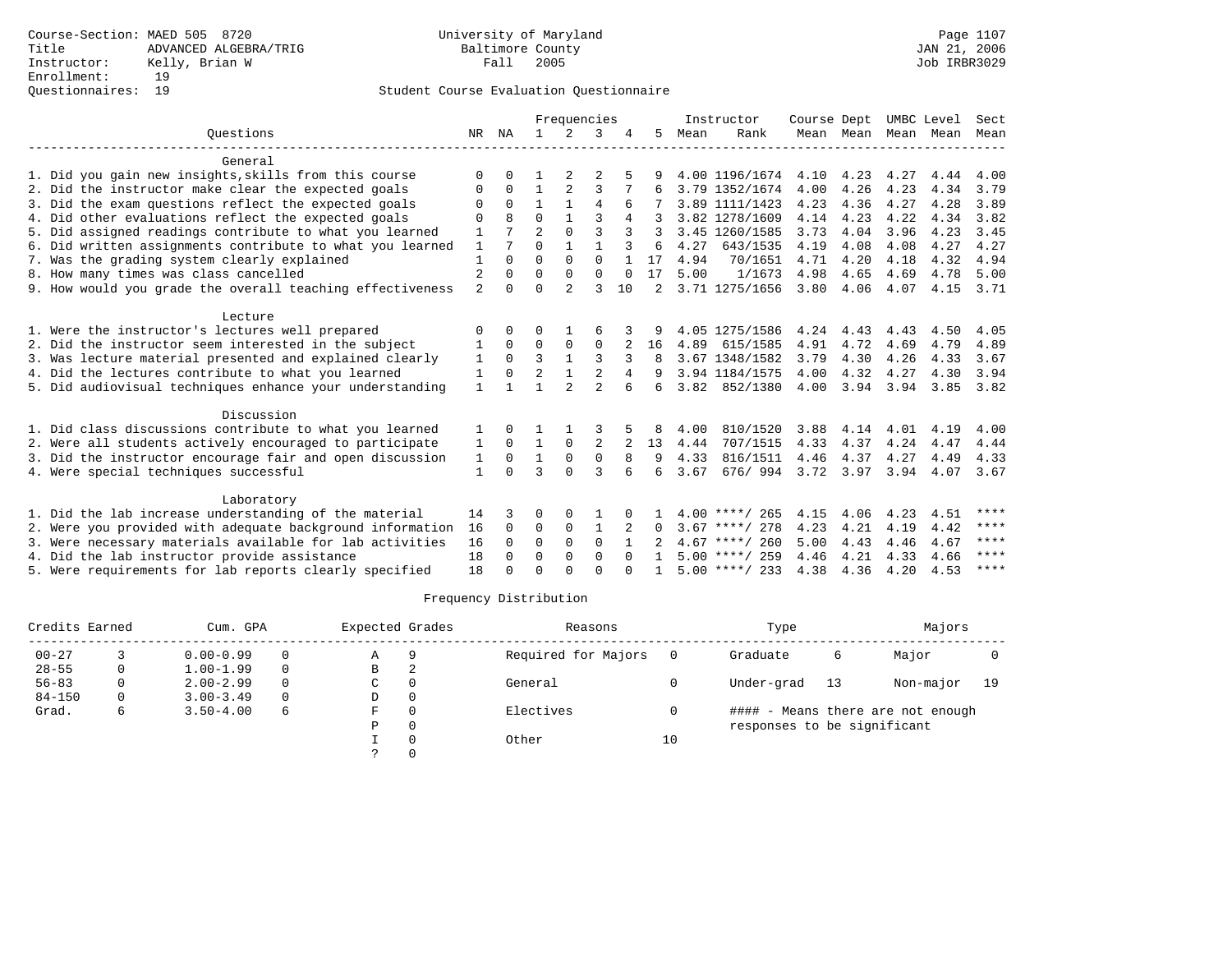## Student Course Evaluation Questionnaire

|                                                                                                         | Frequencies    |                |              | Instructor     | Course Dept UMBC Level |              |                 |        | Sect                       |              |              |                     |      |                        |
|---------------------------------------------------------------------------------------------------------|----------------|----------------|--------------|----------------|------------------------|--------------|-----------------|--------|----------------------------|--------------|--------------|---------------------|------|------------------------|
| Questions                                                                                               |                | NR NA          | $\mathbf{1}$ | 2              | 3                      | 4            |                 | 5 Mean | Rank                       |              |              | Mean Mean Mean Mean |      | Mean                   |
| -------------------                                                                                     |                |                |              |                |                        |              |                 |        |                            |              |              |                     |      |                        |
| General                                                                                                 |                |                |              |                |                        |              |                 |        |                            |              |              |                     |      |                        |
| 1. Did you gain new insights, skills from this course                                                   | 0              | 0              | 0            | $\Omega$       | 5                      | 2            | 7               |        | 4.14 1075/1674             | 4.10         | 4.23         | 4.27                | 4.44 | 4.14                   |
| 2. Did the instructor make clear the expected goals                                                     | $\mathbf{0}$   | $\mathbf 0$    | $\mathbf 0$  | $\overline{2}$ | $\overline{3}$         | 2            | 7               |        | 4.00 1146/1674             | 4.00         | 4.26         | 4.23                | 4.34 | 4.00                   |
| 3. Did the exam questions reflect the expected goals                                                    | $\mathbf 0$    | $\Omega$       | $\Omega$     | $\mathbf 0$    | 4                      | 1            | 9               | 4.36   | 750/1423                   | 4.23         | 4.36         | 4.27                | 4.28 | 4.36                   |
| 4. Did other evaluations reflect the expected goals                                                     | 1              | $\mathbf 0$    | $\mathbf 0$  | $\mathbf{1}$   | $\overline{2}$         | 3            | $7\overline{ }$ | 4.23   | 879/1609                   | 4.14         | 4.23         | 4.22                | 4.34 | 4.23                   |
| 5. Did assigned readings contribute to what you learned                                                 | $\mathbf 0$    | $\mathbf{0}$   | $\mathbf{1}$ | $\mathbf{3}$   | 3                      | $\mathbf{1}$ | 6               |        | 3.57 1181/1585             | 3.73         | 4.04         | 3.96                | 4.23 | 3.57                   |
| 6. Did written assignments contribute to what you learned                                               | 0              | $\mathbf{0}$   | $\mathbf 0$  | 2              | 3                      | 4            | 5               |        | 3.86 1066/1535             | 4.19         | 4.08         | 4.08                | 4.27 | 3.86                   |
| 7. Was the grading system clearly explained                                                             | $\mathbf 0$    | $\Omega$       | $\Omega$     | $\Omega$       | $\mathbf{1}$           | 6            | $7^{\circ}$     | 4.43   | 643/1651                   | 4.71         | 4.20         | 4.18                | 4.32 | 4.43                   |
| 8. How many times was class cancelled                                                                   | $\mathbf{0}$   | $\mathbf 0$    | $\Omega$     | $\mathbf 0$    | $\Omega$               | $\Omega$     | 14              | 5.00   | 1/1673                     | 4.98         | 4.65         | 4.69                | 4.78 | 5.00                   |
| 9. How would you grade the overall teaching effectiveness                                               | $\mathbf{1}$   | $\Omega$       | $\Omega$     | $\overline{2}$ | $\overline{a}$         | 6            |                 |        | 3 3.77 1230/1656           | 3.80         | 4.06         | 4.07                | 4.15 | 3.77                   |
| Lecture                                                                                                 |                |                |              |                |                        |              |                 |        |                            |              |              |                     |      |                        |
|                                                                                                         |                | $\mathbf 0$    | 0            | 2              | 1                      |              |                 |        |                            |              |              | 4.43                | 4.50 | 4.23                   |
| 1. Were the instructor's lectures well prepared<br>2. Did the instructor seem interested in the subject | 1<br>1         | $\mathbf 0$    | $\mathbf 0$  | $\mathbf 0$    | $\mathbf 0$            | 2<br>2       | 8<br>11         | 4.85   | 4.23 1160/1586<br>713/1585 | 4.24<br>4.91 | 4.43<br>4.72 | 4.69                | 4.79 | 4.85                   |
|                                                                                                         |                | $\mathbf 0$    | $\mathbf 0$  | 3              | $\mathbf 0$            | 2            | 8               |        |                            |              |              |                     | 4.33 | 4.15                   |
| 3. Was lecture material presented and explained clearly                                                 | 1<br>2         | $\Omega$       | $\Omega$     |                | 2                      | 2            | 6               |        | 4.15 1034/1582             | 3.79         | 4.30         | 4.26                |      | 4.00                   |
| 4. Did the lectures contribute to what you learned                                                      |                |                |              | $\overline{2}$ |                        |              |                 |        | 4.00 1138/1575             | 4.00         | 4.32         | 4.27                | 4.30 |                        |
| 5. Did audiovisual techniques enhance your understanding                                                | $\overline{2}$ | $\mathbf 0$    | $\mathbf{1}$ | $\mathbf{1}$   | $\mathbf{1}$           | 2            | $7\phantom{.0}$ | 4.08   | 630/1380                   | 4.00         | 3.94         | 3.94                | 3.85 | 4.08                   |
| Discussion                                                                                              |                |                |              |                |                        |              |                 |        |                            |              |              |                     |      |                        |
| 1. Did class discussions contribute to what you learned                                                 | 2              | $\mathbf 0$    | 0            | 2              | 3                      | 2            | 5               | 3.83   | 967/1520                   | 3.88         | 4.14         | 4.01                | 4.19 | 3.83                   |
| 2. Were all students actively encouraged to participate                                                 | 2              | $\mathbf 0$    | $\mathbf 0$  | $\mathbf 0$    | 2                      | 3            | $7\overline{ }$ | 4.42   | 746/1515                   | 4.33         | 4.37         | 4.24                | 4.47 | 4.42                   |
| 3. Did the instructor encourage fair and open discussion                                                | 2              | $\mathbf 0$    | $\mathbf 0$  | $\mathbf 0$    | $\mathbf 0$            | 4            | 8               | 4.67   | 507/1511                   | 4.46         | 4.37         | 4.27                | 4.49 | 4.67                   |
| 4. Were special techniques successful                                                                   | 2              | $\Omega$       | $\Omega$     | $\overline{2}$ | $\Omega$               | 6            | $\overline{4}$  | 4.00   | 474/994                    | 3.72         | 3.97         | 3.94                | 4.07 | 4.00                   |
|                                                                                                         |                |                |              |                |                        |              |                 |        |                            |              |              |                     |      |                        |
| Laboratory                                                                                              |                |                |              |                |                        |              |                 |        |                            |              |              |                     |      |                        |
| 1. Did the lab increase understanding of the material                                                   | 1              | $\mathbf 0$    | 0            | 1              | 2                      | 4            | 6               | 4.15   | 163/ 265                   | 4.15         | 4.06         | 4.23                | 4.51 | 4.15                   |
| 2. Were you provided with adequate background information                                               | 1              | $\mathbf 0$    | $\mathbf 0$  | 2              | $\mathbf{0}$           | 4            | 7               | 4.23   | 155/ 278                   | 4.23         | 4.21         | 4.19                | 4.42 | 4.23                   |
| 3. Were necessary materials available for lab activities                                                | 1              | $\Omega$       | $\Omega$     | $\mathbf 0$    | 0                      | $\mathbf{0}$ | 13              | 5.00   | 1/260                      | 5.00         | 4.43         | 4.46                | 4.67 | 5.00                   |
| 4. Did the lab instructor provide assistance                                                            | $\mathbf{1}$   | $\mathbf 0$    | $\mathbf 0$  | $\mathbf 0$    | $\overline{2}$         | 3            | 8               | 4.46   | 121/ 259                   | 4.46         | 4.21         | 4.33                | 4.66 | 4.46                   |
| 5. Were requirements for lab reports clearly specified                                                  | 2              | $\overline{4}$ | $\mathbf 0$  | $\mathbf{1}$   | $\Omega$               | 2            | 5               | 4.38   | 99/ 233                    | 4.38         | 4.36         | 4.20                | 4.53 | 4.38                   |
|                                                                                                         |                |                |              |                |                        |              |                 |        |                            |              |              |                     |      |                        |
| Seminar                                                                                                 |                |                |              |                |                        |              |                 |        |                            |              |              |                     |      |                        |
| 1. Were assigned topics relevant to the announced theme                                                 | 8              | $\mathbf 0$    | 0            | 0              | 1                      | 1            | 4               | 4.50   | 56/103                     | 4.50         | 4.39         | 4.41                | 4.56 | 4.50                   |
| 2. Was the instructor available for individual attention                                                | 8              | 2              | $\mathbf 0$  | $\mathbf 0$    | $\mathbf 0$            | 0            | 4               | 5.00   | 1/101                      | 5.00         | 4.33         | 4.48                | 4.62 | 5.00                   |
| 3. Did research projects contribute to what you learned                                                 | 10             | $\mathbf{1}$   | $\mathbf 0$  | $\mathsf 0$    | $\mathbf 0$            | $\mathbf 0$  | 3               |        | 95<br>$5.00$ ****/         | $***$ * * *  | 4.15         | 4.31                | 4.43 | $***$                  |
| 4. Did presentations contribute to what you learned                                                     | 8              | $\mathbf 0$    | $\mathbf 0$  | $\mathsf 0$    | 2                      | $\mathbf 0$  | $\overline{4}$  | 4.33   | 59/<br>99                  | 4.33         | 4.36         | 4.39                | 4.54 | 4.33                   |
| 5. Were criteria for grading made clear                                                                 | 9              | $\mathbf 0$    | $\Omega$     | $\Omega$       | $\mathbf{1}$           | $\mathbf{1}$ | 3               | 4.40   | 40/<br>97                  | 4.40         | 3.76         | 4.14                | 4.26 | 4.40                   |
|                                                                                                         |                |                |              |                |                        |              |                 |        |                            |              |              |                     |      |                        |
| Field Work                                                                                              |                |                |              |                |                        |              |                 |        |                            |              |              |                     |      |                        |
| 1. Did field experience contribute to what you learned                                                  | 13             | $\mathbf 0$    | 0            | 0              | 0                      | $\Omega$     | -1.             |        | $5.00$ ****/<br>76         | ****         | 3.36         | 3.98                | 4.20 | * * * *                |
| 2. Did you clearly understand your evaluation criteria                                                  | 11             | $\mathbf 0$    | $\mathbf 0$  | $\mathsf 0$    | $\mathbf 0$            | $\Omega$     | 3               |        | 77<br>$5.00$ ****/         | ****         | 3.65         | 3.93                | 4.31 | $\star\star\star\star$ |
| 3. Was the instructor available for consultation                                                        | 9              | $\mathbf{1}$   | 0            | $\mathsf 0$    | $\mathbf 0$            | $\mathbf{0}$ | 4               | 5.00   | 53<br>1/                   | 5.00         | 4.19         | 4.45                | 4.64 | 5.00                   |
| 4. To what degree could you discuss your evaluations                                                    | 11             | $\mathbf{1}$   | $\mathbf 0$  | $\mathbf 0$    | $\mathbf 0$            | 0            | 2               |        | $5.00$ ****/<br>48         | ****         | 3.86         | 4.12                | 4.35 | $***$                  |
| 5. Did conferences help you carry out field activities                                                  | 11             | $\mathbf{1}$   | $\Omega$     | $\Omega$       | $\Omega$               | $\Omega$     | 2               | 5.00   | $***$ /<br>49              | $***$ * *    | 3.74         | 4.27                | 4.46 | $***$                  |
|                                                                                                         |                |                |              |                |                        |              |                 |        |                            |              |              |                     |      |                        |
| Self Paced                                                                                              |                |                |              |                |                        |              |                 |        |                            |              |              |                     |      |                        |
| 1. Did self-paced system contribute to what you learned                                                 | 10             | $\mathbf 0$    | 0            | 0              | 0                      | 1            | 3               | 4.75   | 21/<br>61                  | 4.75         | 4.03         | 4.09                | 4.46 | 4.75                   |
| 2. Did study questions make clear the expected goal                                                     | 9              | $\mathbf 0$    | 0            | $\mathbf 0$    | $\mathbf 0$            | $\mathbf{1}$ | $\overline{4}$  | 4.80   | 20/<br>52                  | 4.80         | 4.21         | 4.26                | 4.59 | 4.80                   |
| 3. Were your contacts with the instructor helpful                                                       | 10             | 1              | 0            | $\mathbf 0$    | 0                      | $\Omega$     | 3               | 5.00   | $***$ /<br>50              | ****         | 4.23         | 4.44                | 4.64 | $***$                  |
| 4. Was the feedback/tutoring by proctors helpful                                                        | 10             | $\mathbf{1}$   | $\mathbf 0$  | $\mathbf 0$    | $\mathbf 0$            | $\mathbf{0}$ | 3               | 5.00   | $***/$<br>35               | ****         | 4.22         | 4.36                | 4.84 | ****                   |
| 5. Were there enough proctors for all the students                                                      | 10             | $\mathbf{1}$   | $\Omega$     | $\Omega$       | $\Omega$               |              | 3               |        | $5.00$ ****/<br>31         | $***$ * * *  | 4.25         | 4.34                | 4.64 | ****                   |